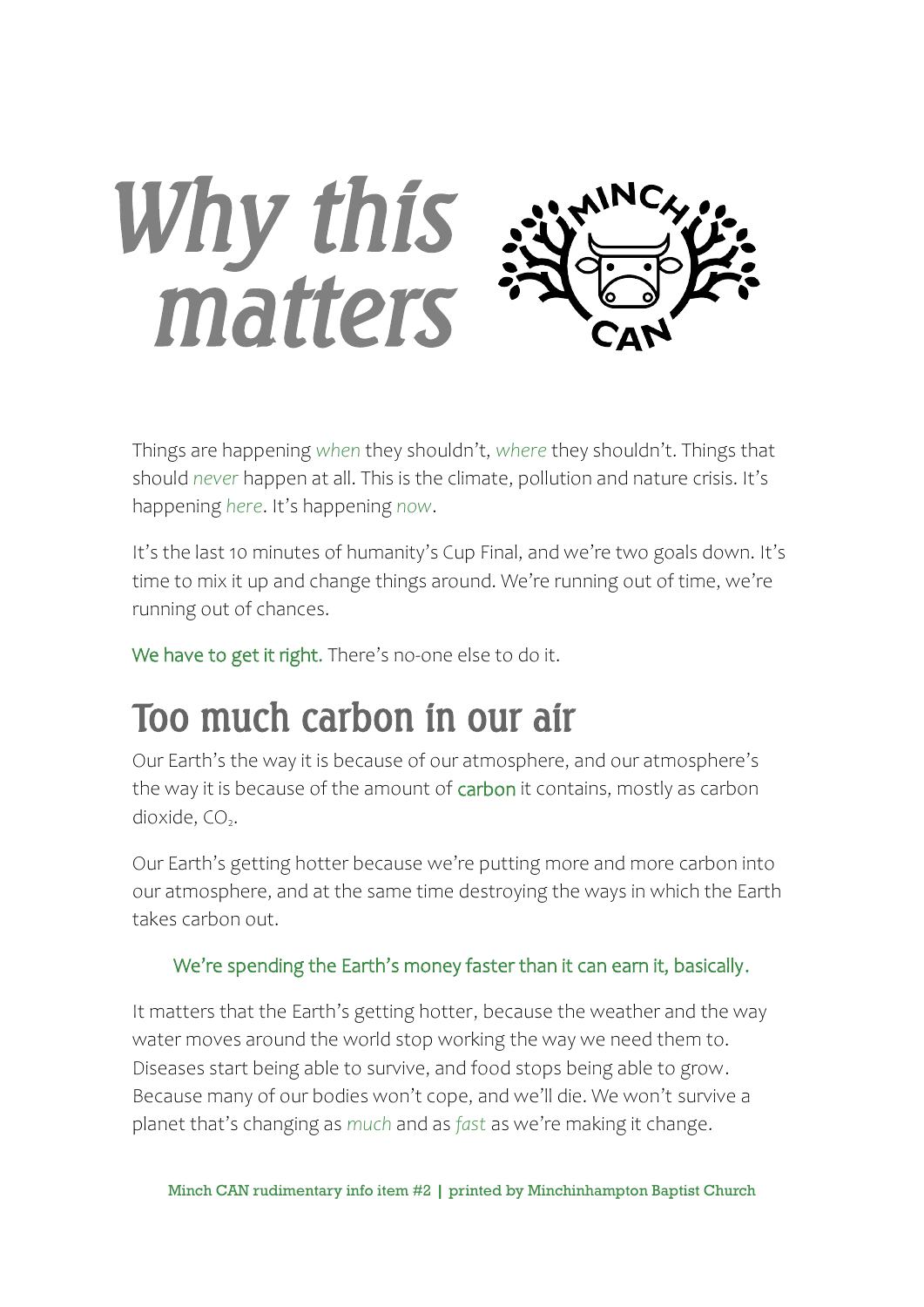#### *Too much carbon where we live*

On 2017 numbers, by 2027 Stroud District will have caused its fair share of all the carbon the world can afford to make. We need to cut at least 13.6% of our carbon each year. We need to reach near zero carbon no later than 2041. (And the longer it takes to make cuts, the sooner that date gets.)

#### *Your own personal carbon*

We make carbon through our own personal choices. Take strawberries for one. We'll eat out-of-season strawberries, strewing carbon all across the world, from the places where they're grown, by the refrigerated vehicles they travel in, in the warehouses they're distributed from, to the supermarket where we shrug and say 'they're not as nice as the local ones', but buy them anyway.

We have a freesheet with details of carbon calculators to help you figure out where your personal carbon comes from. Ask us for one.

Some changes you'll be able to make for yourself, for some you might need your family, friends, or to start a community group. For others, you'll just have to be *noisy*, and add the influence of the pound in your pocket, your name on a petition, your vote in a ballot-box to the many others trying to get the changes we all need made.

### Not enough Earths

Your carbon isn't the end of it. It doesn't count every way in which we leave a mark on our Earth. Our ecological footprint totals the amount of land we need to provide us with everything we use up, and to handle the waste that we make. We measure it in Earths. If everyone lived as we do in Britain, we'd need about 3 Earths.

As it stands, most of the world is less wealthy than us, less wasteful and voracious – we *only* need 1.7. That means for 5 months of the year, we're taking more from the Earth than it can put back. In 2021, we'd used up our supply of Earth for the year by July 29. It's called World Overshoot Day. It's getting earlier every year.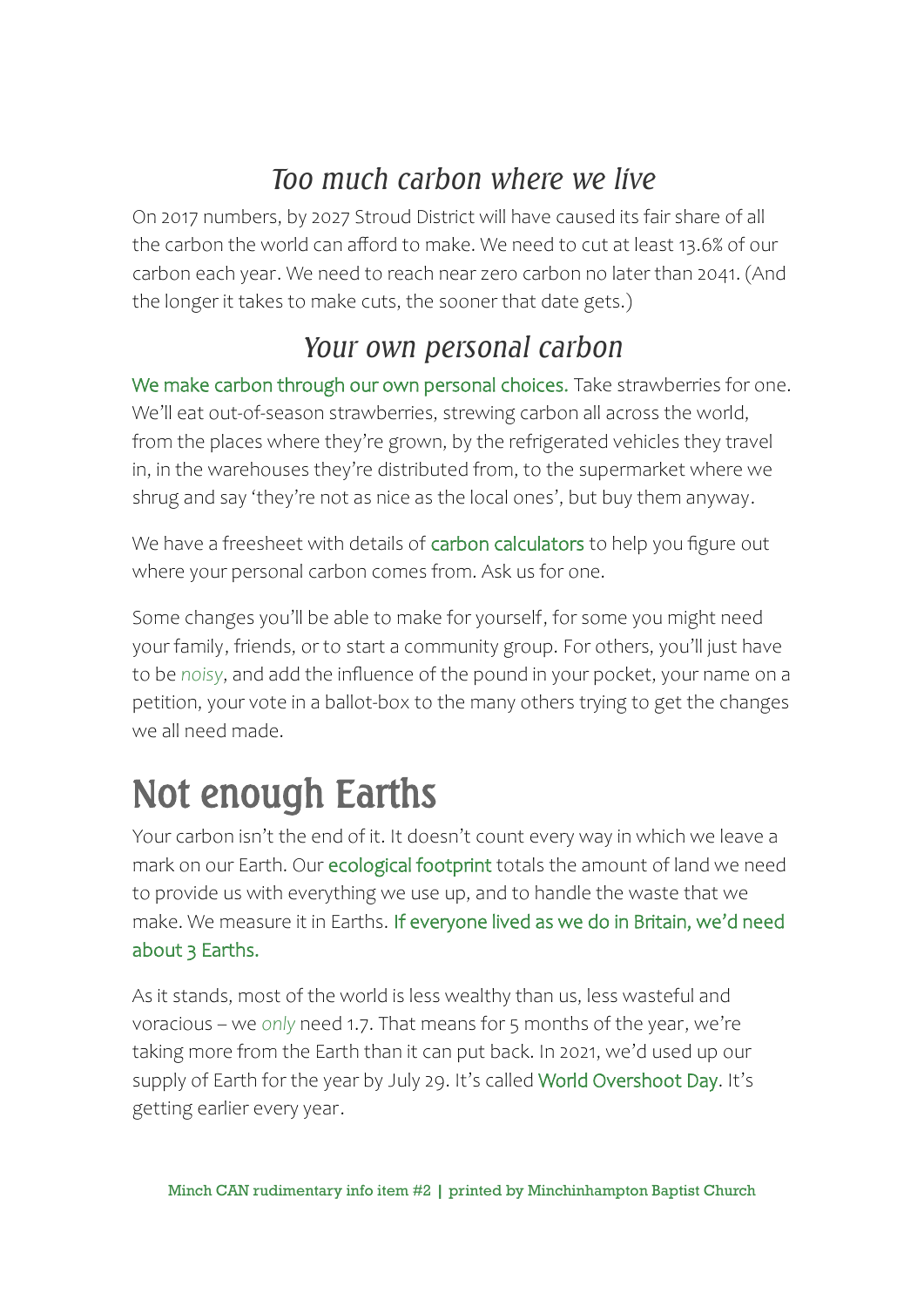### We're the heavyweights in this fight

Why's it so important that it's *us* who're first to make the big changes? Basically, because we live in Britain. It may not seem it, but in world terms, in *carbon* terms, that makes us wealthy, influential ... and *powerful*.

We live in a time of stunning world inequality. Not everyone in the world makes the same difference, and the difference we can make here is *huge*.

The world's richest 1% cause over 15% of the world's carbon, more than twice the entire poorest 50%. If you're a sales director, doctor, dentist, solicitor, airline pilot, building project manager or electrical engineer, that's *you*.

The average UK wage puts the average Brit in the global top 4.4%, earning 11 times the global middle wage. Those of us on average earnings or higher have far more impact than any number of people in poorer countries.

This is our mess – it's fair that we clean it up.

## A local group with global concerns

We live in a connected world. We always have; we always will.

Those connections are healthy and vital: a living world flows and breathes, from the liquid rock miles beneath our feet to the gigantic rivers of air miles above our heads; the strolling ocean currents that led us to explore our Earth. A dead world does nothing.

Climate change harms *all* lives and livelihoods, not just those far away. It harms our communities *here*, and it harms those everywhere who are the least able to protect themselves from it the very most of all, which must be the bleakest definition of unfair.

If climate change goes unchecked it *will* cost us the Earth. We all need to act. Our communities and society all need to be a 'climate group' now.